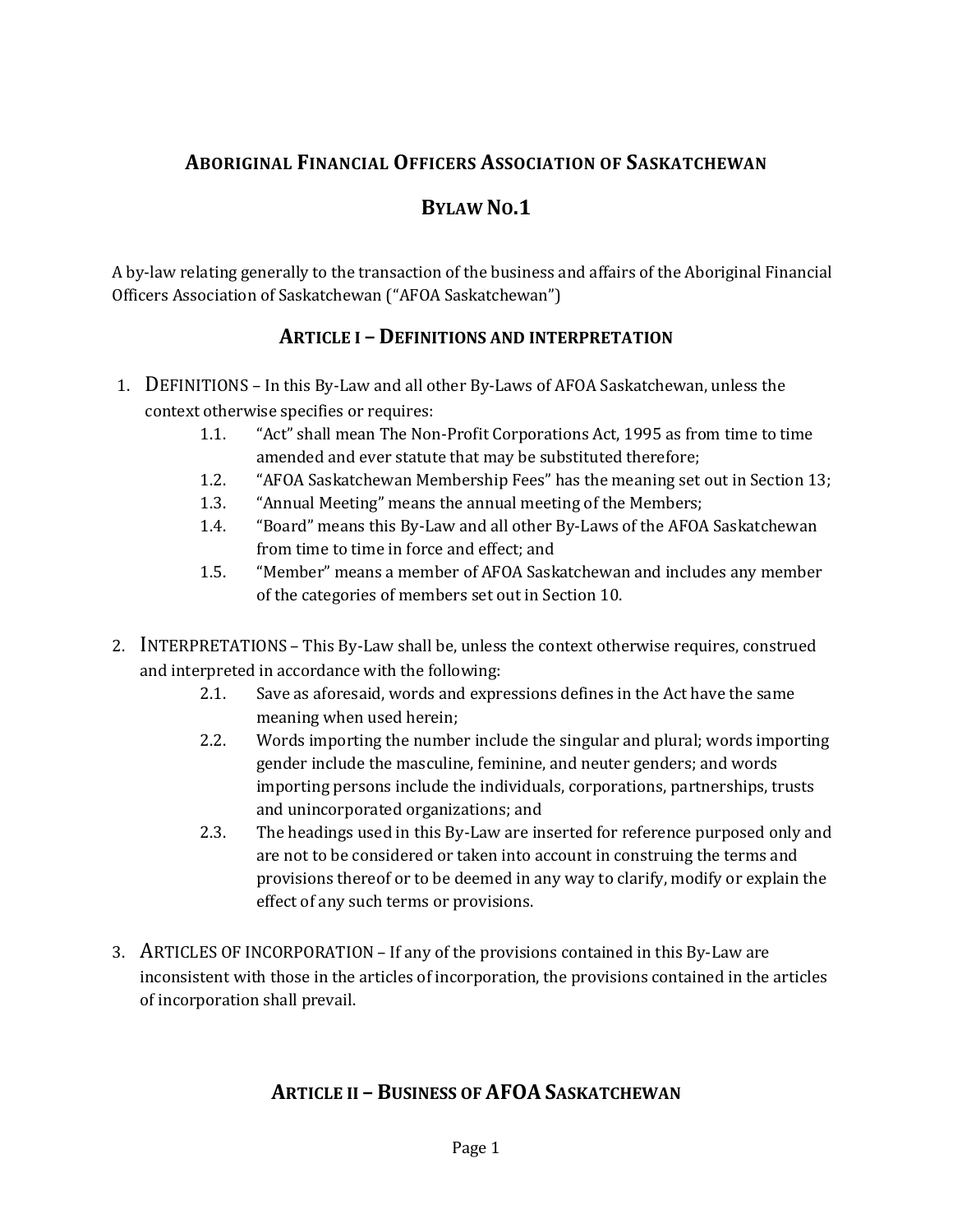- 4. HEAD OFFICE The head office of the AFOA Saskatchewan shall be located at such place as the Board may from time to time determine by resolution.
- 5. SEAL The corporate seal of the AFOA Saskatchewan shall be in such form as shall be prescribed by the Board, provided that the seal shall bear the words Aboriginal Financial Officers Association of Saskatchewan. The custody shall be entrusted to the Secretary or another officer whom the Board may designate.
- 6. FINANCIAL YEAR Unless otherwise ordered by the Board, the fiscal year-end of AFOA Saskatchewan shall be the thirty-first (31<sup>st</sup>) day of March in each year.
- 7. AUDITOR The Members shall at each Annual Meeting appoint an auditor to audit the account of AFOA Saskatchewan for report to the Members at the next Annual Meeting. The auditor shall hold office until the next Annual Meeting, provided the Board may fill any vacancy in the office of the auditor. The remuneration of the auditor shall be fixed by the Board.
- 8. EXECUTION OF DOCUMENTS Contracts, documents or any instruments in writing requiring the signature of AFOA Saskatchewan, shall be signed by any two officers or directors or a combination thereof and all contracts, documents and instruments in writing so signed shall be binding upon AFOA Saskatchewan without any further authorization or formality. The Board shall have power from time to time by resolution to appoint person on behalf of AFOA Saskatchewan to sign specific contracts, documents and instruments in writing. The seal of AFOA Saskatchewan when required may be affixed to contracts, documents and instruments in writing signed as aforesaid or by persons appointed by resolution of the Board.

## **ARTICLE III – MEMBERSHIP**

- 9. MEMBERSHIP Membership in AFOA Saskatchewan shall be limited to those persons interested in furthering AFOA Saskatchewan's goals and objectives and shall consist of a person's whose application for admission as a member has received approval from AFOA Saskatchewan. Applicants may appeal the refusal of membership to the Board, the decision of the Board shall be final and binding and there shall be no further appeal therefrom.
- 10. MEMBERSHIP CODE The Board shall adopt a Membership Code that sets out the rights, privileges and obligations for each category of Members including the applicable admission criteria. The Membership Code shall be consistent with the membership provisions of the articles of incorporation. Members shall comply with the Membership Code.
- 11. TERMINATION MEMBERSHIP A Member shall be required to resign in the following circumstances: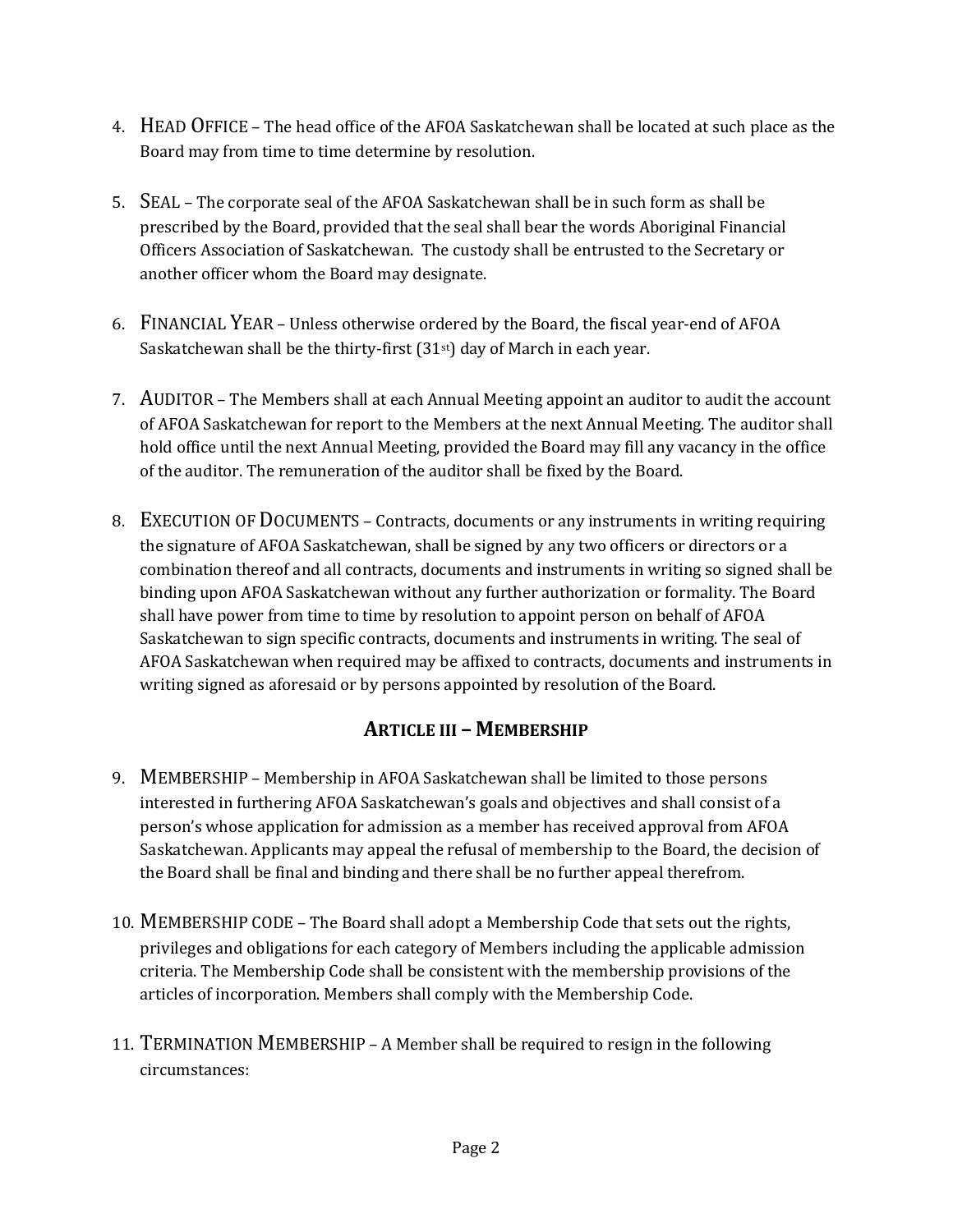- 11.1. A vote of three-quarters (3/4) of the Members voting at an Annual Meeting or a Special Meeting, provided that any such Member has been granted an opportunity to be heard at such meeting; or
- 11.2. Upon resolution of the Board, if in the opinion of AFOA Saskatchewan the Member has failed to comply with AFOA Saskatchewan goals and objectives, Membership code or these By-Laws, provided that any such Member has been granted an opportunity to be heard at such a meeting; or
- 11.3. Upon receipt of written notice, if the Member fails to pay any lawful monies owing to AFOA Saskatchewan within the prescribed time period.
- 12. RESIGNATION A member may at any time resign as a Member by serving written notice to that effect upon AFOA Saskatchewan and upon discharging any lawful liability which is standing upon the books of AFOA Saskatchewan at the time of such notice.
- 13. MEMBERSHIP FEES A member shall pay the annual AFOA Saskatchewan Membership Fees in the manner specified by the Board.
- 14. MEMBERSHIP REGISTER For purposes of these By-Laws, AFOA Saskatchewan shall maintain a register of Members. A Member shall be deemed to be a Member in good standing if such Member is registered in the register of members, is compliant with the Membership Code and is not in arrears in respect of AFOA Saskatchewan Membership Fees.

# **ARTICLE IV – BOARD OF DIRECTORS**

- 15. DUTIES AND RESPONSIBILITIES The affairs of the AFOA Saskatchewan shall be managed of not less than five (5) directors and not more than twelve (12) directors. A majority of the number of directors in office at any time shall constitute a quorum. The number of directors shall be deemed from time to time by a resolution passed at a meeting of the Members. The Board may exercise all such powers and do all such acts and things as may be exercised by AFOA Saskatchewan or by law expressly directed or required to be done in some other manner. The Board may delegate to any committee or officer any or all power, duties and authority of the Board which may be lawfully granted.
- 16. DIRECTORS For greater certainty, directors must be Members and must be individuals who are at least 18 years of age with power under law to contract. The term of office for a director shall be two (2) years and shall commence immediately following the Annual Meeting.
- 17. VACANCIES The office of a director shall be automatically vacated:
	- 17.1. If a director shall resign his or her office by delivering a written resignation to AFOA Saskatchewan;
	- 17.2. If a director is found by a court to be of unsound mind;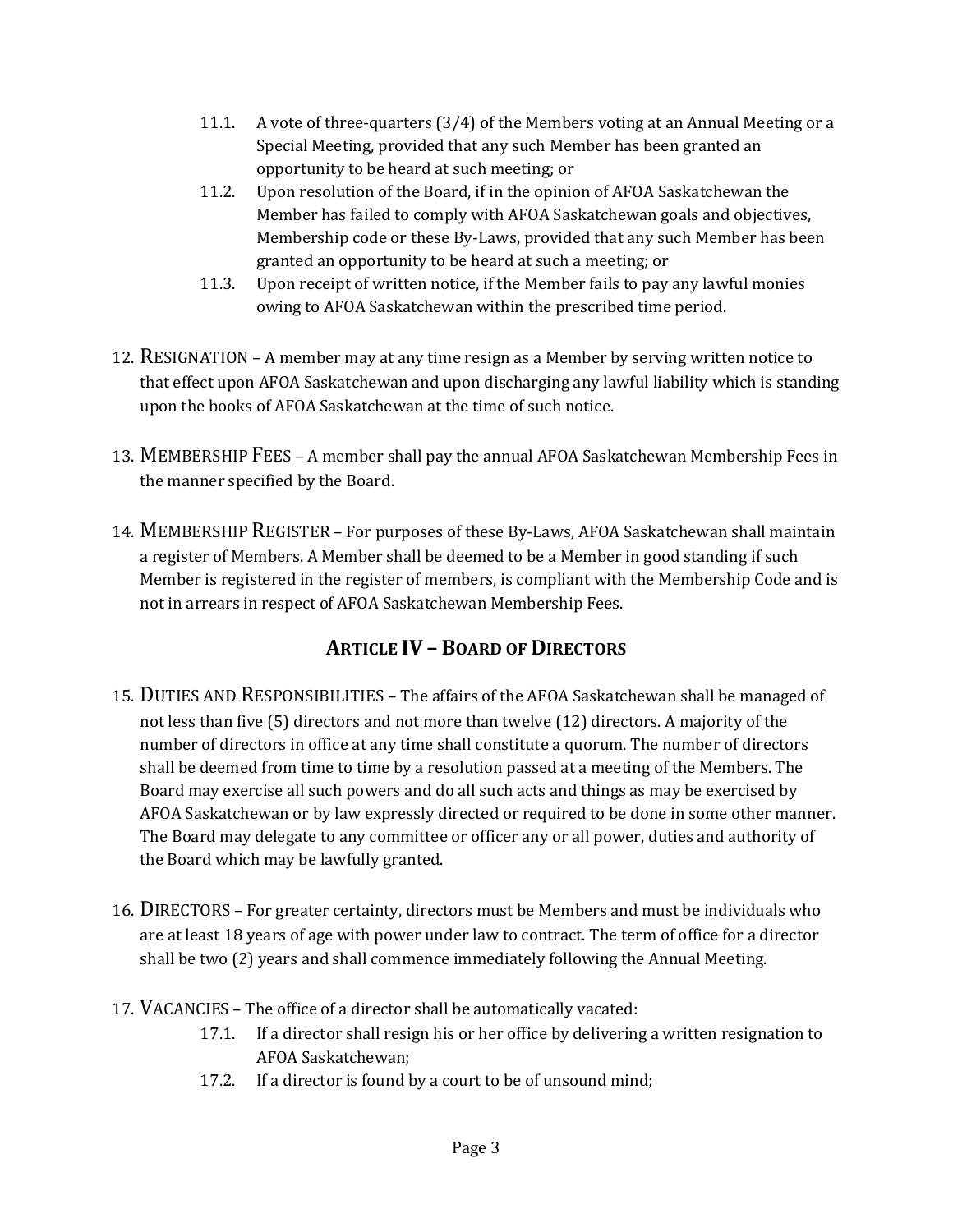- 17.3. If a director becomes bankrupt, or suspends payment or compounds with his creditors;
- 17.4. On the death of the director;
- 17.5. If a director is no longer a Member in good standing; and
- 17.6. If a director is absent from three (3) consecutive meetings of the Board, the director may have his or her position on the Board declared vacant If so recommended by the Chair and confirmed by resolution of the Board.

Nominations and elections to fill vacancies on the Board shall occur at the Annual Meeting. In the event a director is unable to complete the term of office, the Board shall appoint another director for the remainder of term or until the next Annual Meeting whichever occurs first.

- 18. MEETINGS The board shall meet at least twice in each year at such times and places to be determined by the directors provided that forty-eight (48) hours written notice of such meeting shall be given by fax, email, or personal delivery to each director. Notice by mail shall be sent at least fourteen (14) days prior to the meeting. The Board may meet by unanimous consent of the directors at any time or place without notice, and provided further that the President shall call a meeting of the Board upon receipt of a request for the same from a minimum of five (5) directors. No error or omission in giving notice of any meeting of the Board or any adjourned meeting of the Board shall invalidate such meeting or make void any proceedings take thereat and any director may waive notice of any such meeting and may ratify, approve and confirm any or all proceedings taken or had thereat. The Board may hold meetings by telephone or other communications facilities as permit all directors participating in the meeting to head each other and a director participating in such a meeting by such means is deemed to be present at the meeting.
- 19. RESOLUTIONS AND VOTING Resolutions shall be passed by a majority of the participating directors by a verbal vote recorded by the Secretary-Treasurer, unless the Act or these By-Laws otherwise provide. Each director is entitled to exercise one (1) vote.
- 20. REMUNERATION No director shall receive any remuneration for duties performed on behalf of the AFOA Saskatchewan unless such remuneration is authorized by a two-third (2/3) vote of the Members at an Annual Meeting. Directors may be reimbursed for reasonable expenses while performing such duties.
- 21. CONFLICT OF INTEREST The Board shall enact a conflict of interest code to guide the activities of the Board.

## **ARTICLE V – OFFICERS**

22. OFFICERS – The officers of AFOA Saskatchewan, which may include the officers of President, Vice-President, Secretary-Treasurer and Executive Director and such other officers as the Board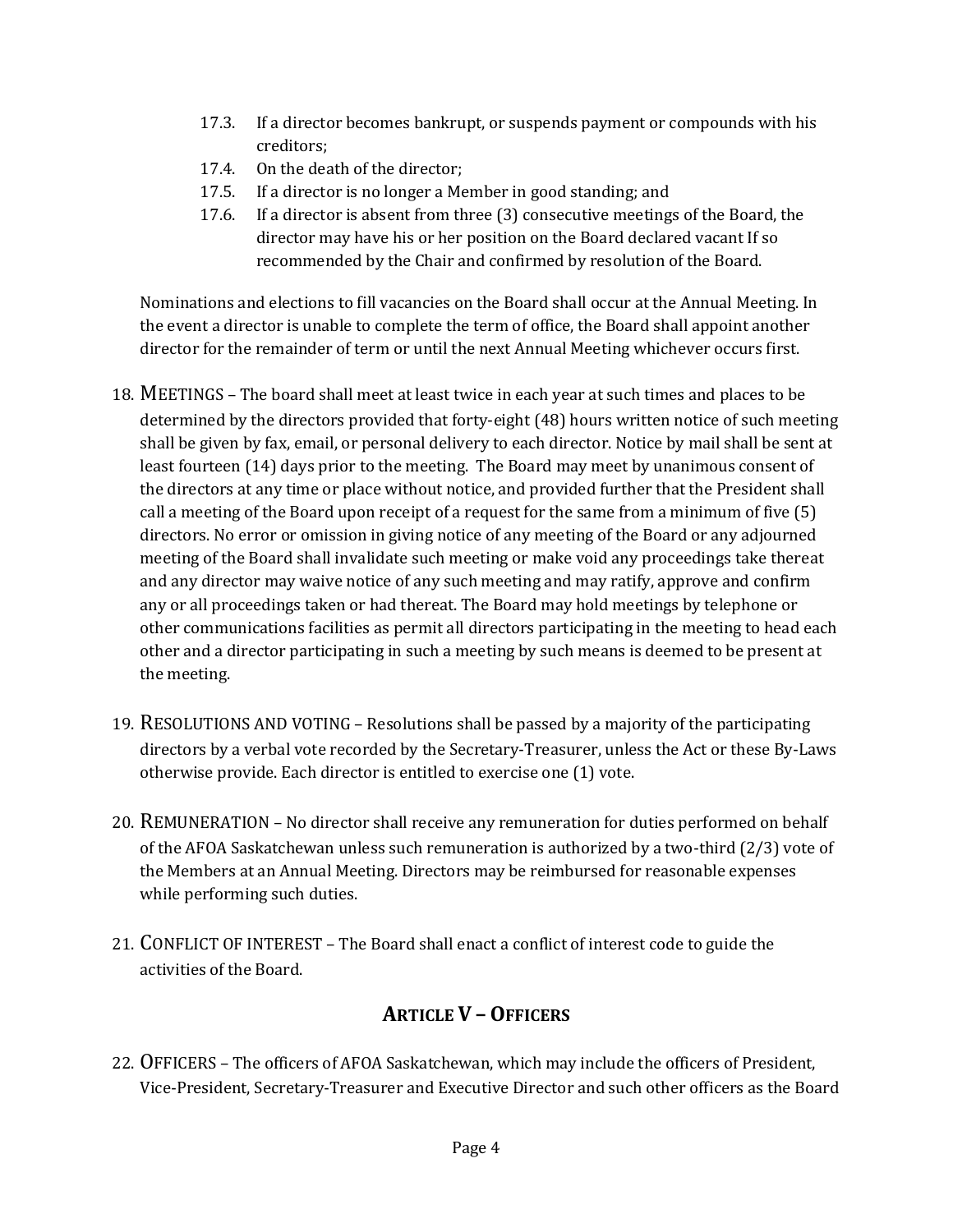may determine, shall be appointed by resolution of the Board at the first meeting of the Board after the Annual Meeting. A director may not hold more than one (1) officer position. Except for the position of Executive Director, nominees for appointment as officers shall be a Member and shall have served at least one (1) year as a director on the Board. The duties of the officers are prescribed as follows:

- 22.1. President. President shall be the chief executive officer of AFOA Saskatchewan, shall preside at all meetings of AFOA Saskatchewan and of the Board, have the general and active management of the affair of AFOA Saskatchewan and shall see that all orders and resolutions of the Board are implemented.
- 22.2. Vice-President. Vice-President shall, in the absence or disability of the President, perform the duties and exercise the powers of the Chair and shall perform such other duties and exercise such powers as the Chair of the Board may delegate.
- 22.3. Secretary. Secretary shall ensure that notices, agenda, and minutes of meetings of the Members and the Board are prepared, circulated and maintained and the seal, register of membership and Letters Patent and By-Laws and other records are maintained and kept safely.
- 22.4. Treasurer. Treasurer shall ensure that the funds of the AFOA Saskatchewan are expended in accordance with the direction of the policies of the Board; full and accurate accounts of all financial transactions are kept and reports on the financial standing of the AFOA Saskatchewan are presented to the Board; and other related duties as are required of him or her by the Board are complied with.
- 22.5. Executive Director. The Executive Director shall be responsible for the management of the AFOA Saskatchewan in accordance with the policies and procedures established by the Board.
- 23. TERMS OF OFFICE The officers shall remain in office for one (1) year or until their successors shall be appointed, with the exception of the President whose term, by resolution of the Board, shall be subject to terms and conditions of employment. In no event shall an elected officer remain in the same office for more than two (2) consecutive terms. Vacancies in any elected office shall be filled by election by the Board from amongst its members for the balance of the term thereof or until the next regular election of officers. An officer, by resolution of at least two-thirds (2/3) the Board, may be removed before the expiration of his or her term, for cause.
- 24. REMUNERATION No officer except the Executive Director shall receive any remuneration for duties performed on behalf of the AFOA Saskatchewan unless such remuneration is authorized by a vote of two-thirds (2/3) of the Members at the Annual Meeting.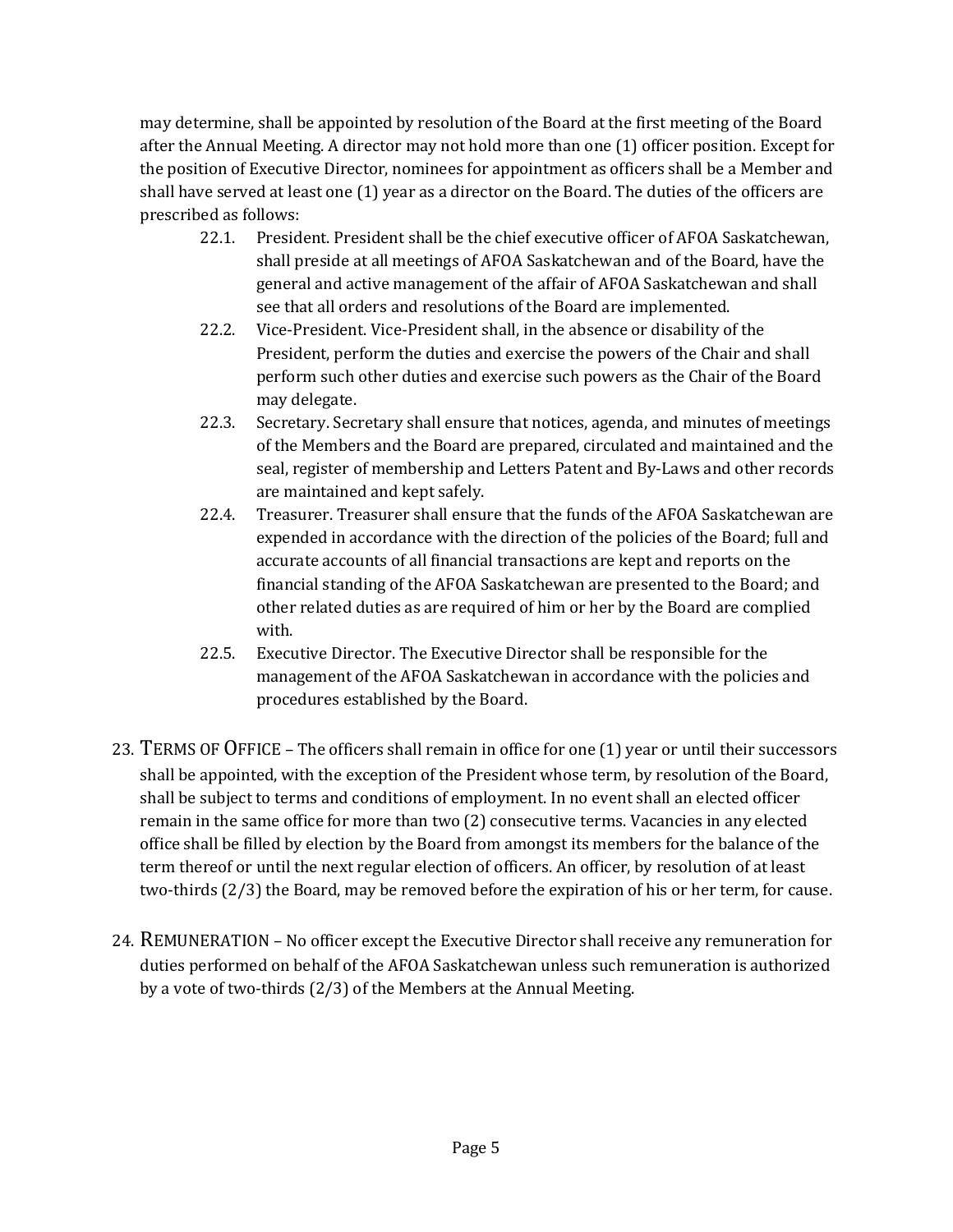## **ARTICLE VI – MEMBERS MEETINGS**

- 25. ANNUAL MEETING The Annual Meeting shall be held each year at such time and place as may be designated by the Board. At every Annual Meeting, in addition to any other business that may be transacted, the report of the Board, the financial statement and the report of the auditors shall be presented and auditors appointed for the ensuing year.
- 26. SPECIAL MEETINGS Special meetings of the Members may be held upon the call of the Board at such times and places as it may designate. The Board shall call a Special meeting of the Members upon the written request of at least five (5) percent of the Members within sixty (60) days after filing of such a request with the President.
- 27. NOTICE At least thirty (30) days' notice of Annual Meeting or Special Meetings of the Members shall be given to each Member and such notice shall stipulate the business to be transacted and no other business may be considered at those meetings.
- 28. QUORUM A quorum for the transaction of business at any Annual Meeting or Special Meeting of the Members shall consist of not less than ten (10) Members present in person.
- 29. VOTING Each Member shall be entitled to one (1) vote at a meeting of the Members. Resolutions shall be passes by a majority of the participating Members unless the Act or these By-Laws otherwise provide. No Member shall be entitled either in person or by proxy to vote at an Annual Meeting or a Special Meeting unless that Member is a Member in good standing. A Member may be represented by proxy at an Annual Meeting or Special Meetings by another Member, provided such proxy shall be in writing and in the form provided by AFOA Saskatchewan and such proxy is filed with the President prior to the commencement of such meeting or any adjournment thereof. No one Member may hold and vote more than five (5) proxies from other members.

## **ARTICLE VII – MISCELLANEOUS**

30. FOR THE PROTECTION OF DIRECTORS AND OFFICERS – Except as otherwise provided in the Act, no director and officer of AFOA Saskatchewan shall be liable for the acts, receipts, neglects or defaults of any other director or officer or employee or for any loss, damage or expense happening to AFOA Saskatchewan through the insufficiency or deficiency of title to any property acquired by AFOA Saskatchewan or for or on behalf of AFOA Saskatchewan for the insufficiency or deficiency of any security in or upon which of the moneys of or belonging to AFOA Saskatchewan shall be placed out or invested or for any loss or damage arising from the bankruptcy, insolvency or tortuous act of any person, firm or corporation, including any person with whom any moneys, securities, or effects shall be lodged or deposited, or for any loss, conversion, misapplication or misappropriation of or any other damage resulting from any dealings with any moneys, securities or other assets belonging to AFOA Saskatchewan or for